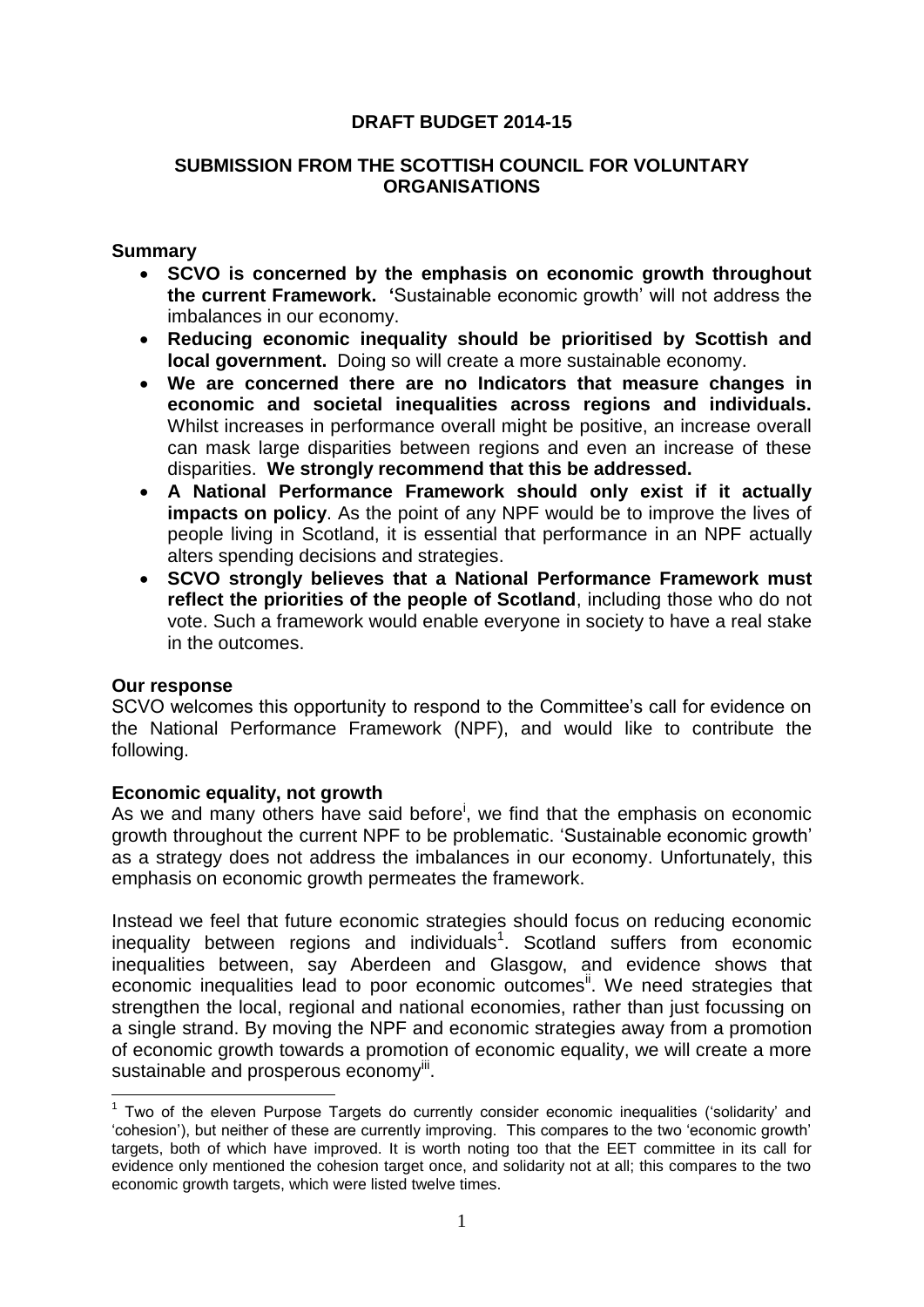The societal, as well as economic, impact of a geographically balanced economy should not be underestimated. Employment positively impacts on a wide range of wellbeing indicators, including educational attainment, health and crime<sup>iv</sup>. We are concerned therefore that there are no specific Indicators that measure a change in inequalities between regions or individuals. Whilst increases in performance overall might be positive, such an increase can mask large disparities between regions or individuals, and even an increase in disparities<sup>v</sup>. We strongly recommend that a review of the NPF seeks to address this.

# **An NPF should only exist if it impacts on policy**

We are unsure as to whether the NPF has really altered any strategies, policies, or spending decisions, or encouraged people in the public sector to work differently. As the point of any NPF – either in its current guise or as the wider alternative discussed below – would be to improve the lives of people living in Scotland, it is essential that performance in an NPF actually alters behaviour by decision makers – something that is still yet to be evaluated. We are concerned that we are yet to see the NPF being used for the purpose of reforming, reflecting and modernising at both a Scottish and local government level.

### **An NPF should reflect the priorities of the people of Scotland**

SCVO strongly believes that an NPF must reflect the priorities of the people of Scotland, and that work should be undertaken to enable society to set out its vision for National Outcomes. This should include the priorities of those who haven't expressed their opinions at the ballot box – a significant proportion of society.

Given the wide scope of 'wellbeing', any NPF would likely contain outcomes that are the responsibility of all in society. Within such a framework, Scottish Government should be accountable for its performance in contributing to these outcomes, but not accountable for the outcomes themselves. Local government should also be accountable for its performance locally. Such a framework would both encourage all layers of government to consider how their decisions affect the population of Scotland, and enable everyone in society to have a real stake in the outcomes.

### **Conclusion**

As discussed above, the Scottish Government must ensure that it repositions its economic priorities to focus on reducing economic inequality across Scotland, rather than on growth. This will benefit people, the environment, and the economy itself.

Whether or not this is best achieved through the NPF, we do not know. We are unsure whether the NPF has altered strategies, policies, or spending decisions, or encouraged people in the public sector to work differently. Before we get into discussions about the NPF, we should be sure as far as possible that its existence will have a positive impact on people's lives.

Finally, SCVO strongly believes that an NPF must reflect the priorities of the people of Scotland. Work should be undertaken to enable society to set out its vision for National Outcomes to create a truly representative framework.